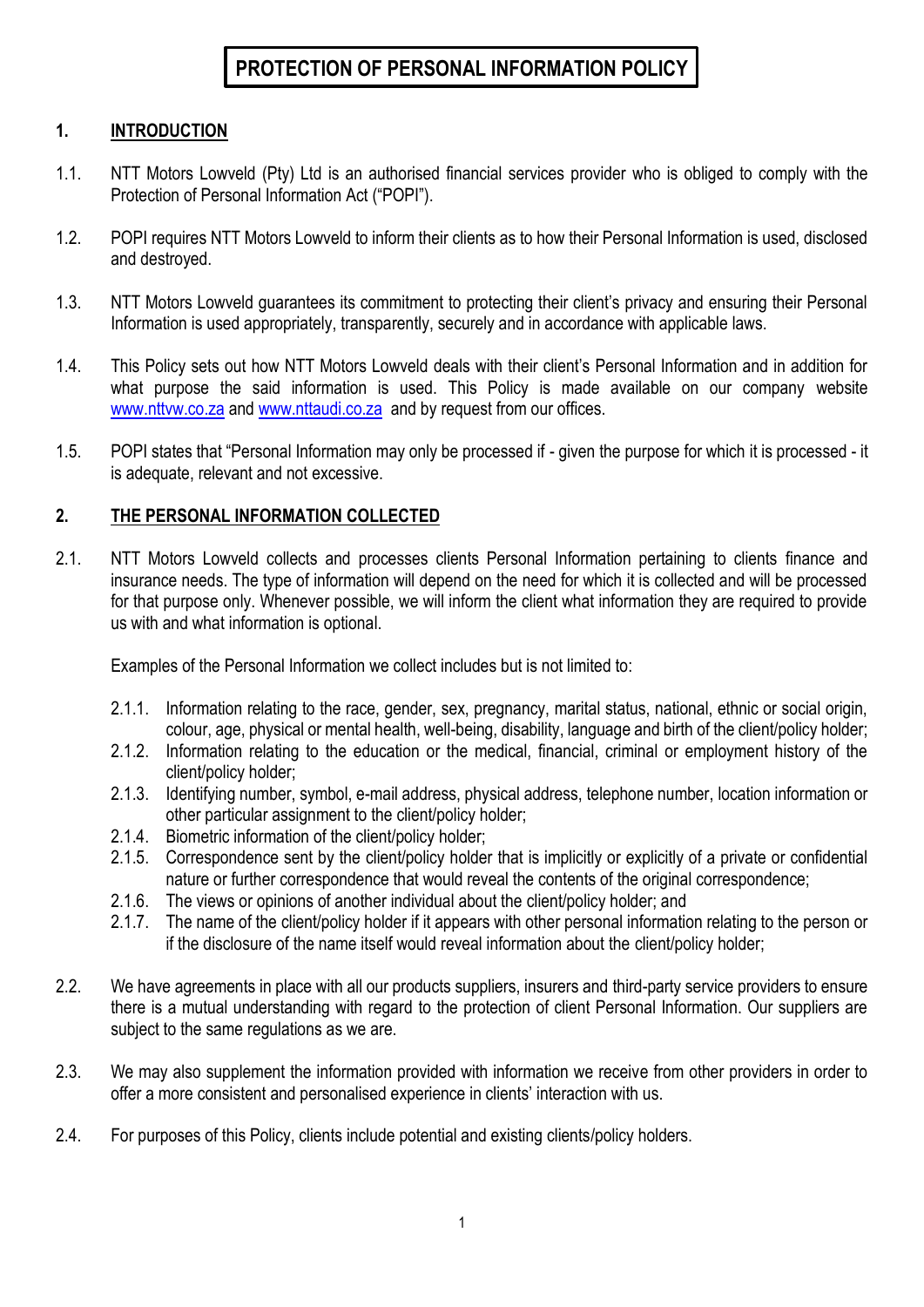### **3. HOW PERSONAL INFORMATION IS USED**

- 3.1. Clients Personal Information will only be used for the purpose for which it was collected and agreed. This may include:
	- 3.1.1. Providing products or services to clients and to carry out the transactions requested;
	- 3.1.2. For underwriting purposes;
	- 3.1.3. Assessing and processing claims;
	- 3.1.4. Conducting credit reference searches or verification;
	- 3.1.5. Confirming, verifying and updating client's details;
	- 3.1.6. For purposes of claims history;
	- 3.1.7. For the detection and prevention of fraud, crime, money laundering or other malpractice;
	- 3.1.8. Conducting market or customer satisfaction research;
	- 3.1.9. For audit and record keeping purposes;
	- 3.1.10. In connection with legal proceedings
	- 3.1.11. Providing our services to clients to carry out the services requested and to maintain and constantly improve the relationship;
	- 3.1.12. Providing communications in respect of NTT Motors Lowveld and regulatory matters that may affect clients; and
	- 3.1.13. In connection with and to comply with legal and regulatory requirements or when it is otherwise allowed by law.
- 3.2. In terms of the provisions of POPI, Personal Information may only be processed if certain conditions are met, which are listed below, along with supporting information for NTT Motors Lowveld processing for Personal Information:
	- 3.2.1. Client consents to the processing consent only required where the information will be used for something other than the intended use for which the information is supplied by the client;
	- 3.2.2. The processing is necessary in order to provide the client with the required insurance product;
	- 3.2.3. Processing complies with an obligation imposed by law on NTT Motors Lowveld
	- 3.2.4. Processing protects the legitimate interest of the client.
	- 3.2.5. Processing is necessary for pursuing the legitimate interest NTT Motors Lowveld or of a third party to whom information is supplied. In order to provide our clients with products we need certain personal information from clients to provide expert products.

# **4. DISCLOSURE OF PERSONAL INFORMATION**

- 4.1. We may disclose clients' Personal Information to our providers whose services or products clients elect to use. We have agreements in place to ensure that they comply with confidentiality and privacy conditions.
- 4.2. We may also share client Personal Information with, and obtain information about clients from third parties for the reasons already discussed in 2.4 above.
- 4.3. We may also disclose client's information where we have a duty or a right to disclose in terms of applicable legislation, the law or where it is may be necessary to protect our rights.

# **5. SAFEGUARDING CLIENTS INFORMATION**

5.1. It is a requirement of POPI to adequately protect the Personal Information we hold and to avoid unauthorised access and use of your Personal Information. We will continuously review our security controls and processes to ensure that your personal Information is secure.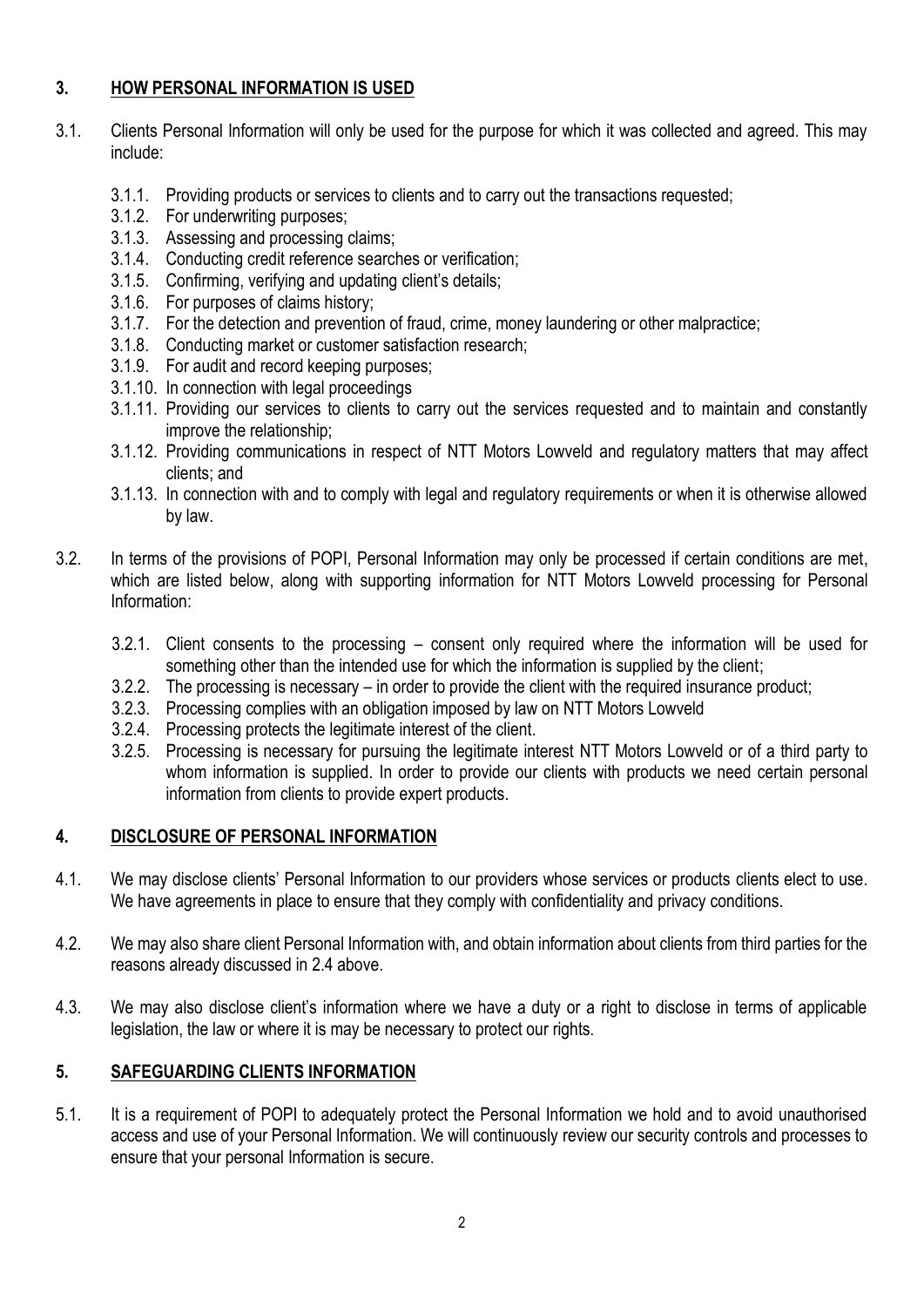- 5.2. When we contract with third parties, we impose appropriate security, privacy and confidentiality obligations on them to ensure that your Personal Information is kept secure.
- 5.3. We may need to transfer your Personal Information to another country for processing or storage. We will ensure that anyone to whom we pass your personal information agrees to treat your information with a similar level of protection as afforded to you by us.

#### **6. ACCESS AND CORRECTION OF PERSONAL INFORMATION**

- 6.1. Clients have the right to access the Personal Information we hold about them. Clients also have the right to request us to update, correct or delete their Personal Information on reasonable grounds. Once a client objects to the processing of their Personal Information, NTT Motors Lowveld may no longer process said Personal Information. We will take all reasonable steps to confirm our clients' identity before providing details of their Personal Information or making changes to their personal Information
- 6.2. The details of our Information Officer and head office are as follows:
	- 6.2.1. Information Officer Details

Anton Geldenhuys

6.2.2. Head Office Details

| Telephone Number: | 0872861070                                                 |
|-------------------|------------------------------------------------------------|
| Postal Address:   | P.O. Box 35302<br>Menlo Park<br>0102                       |
| Physical Address: | 132 Nicolson Street<br><b>Brooklyn</b><br>Pretoria<br>0181 |
| Email Address:    | ageIdenhuys@nttgroup.co.za                                 |
| Website:          | www.nttvw.co.za and www.nttaudi.co.za                      |

#### **7. AMENDMENTS TO THIS POLICY**

Amendments to this Policy will take place on an ad hoc basis or at least once a year. Clients are advised to check our website periodically to inform themselves of any changes. Where material changes take place clients will be notified directly.